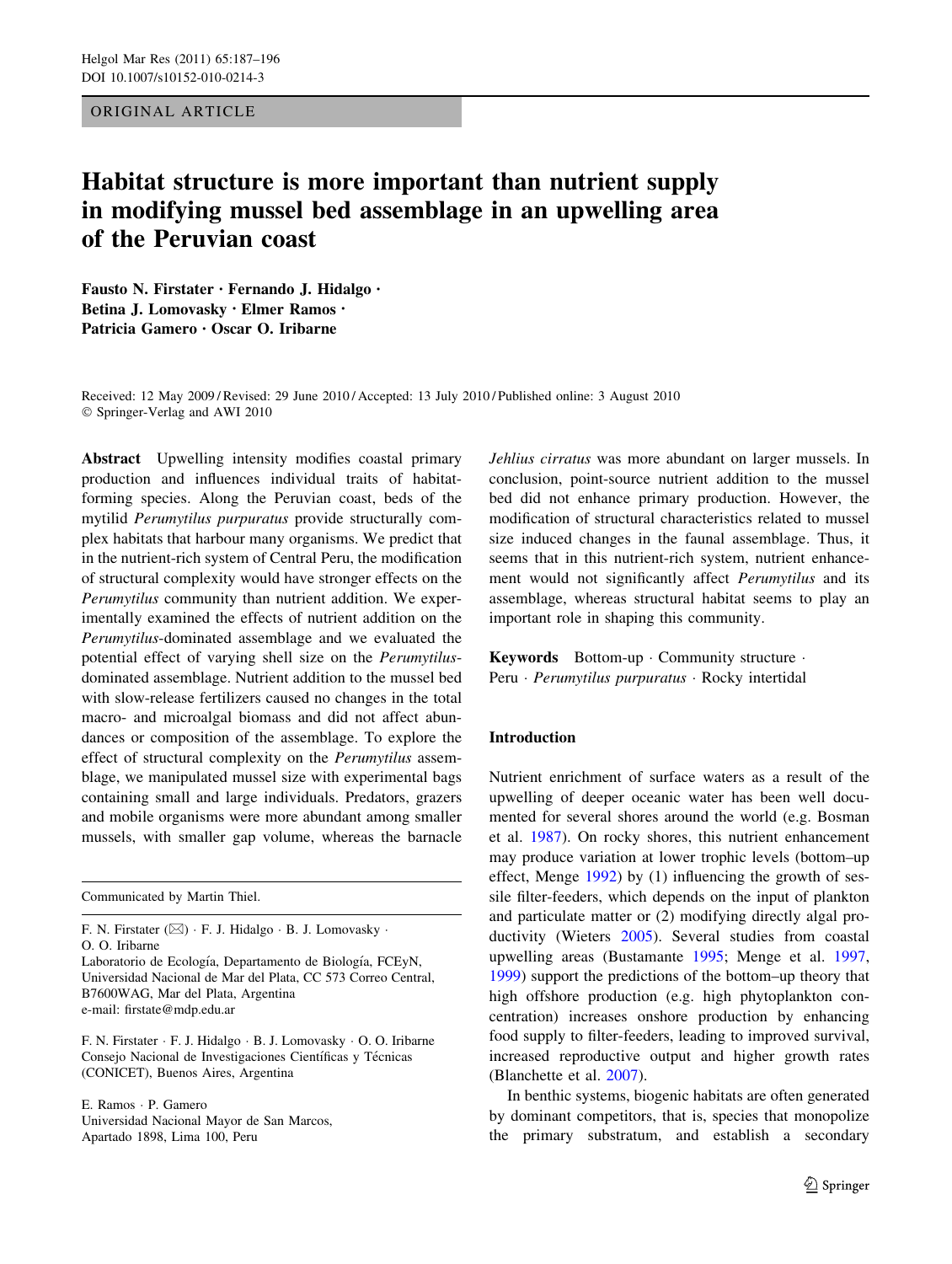substratum for smaller organisms (e.g. Bruno et al. [2003](#page-8-0)). Along the Chilean coast, Wieters [\(2005](#page-9-0)) has demonstrated how coastal upwelling may influence the individual traits of such facilitators, modifying the environment and determining the degree to which other species benefit, involving thus important consequences for community regulation. In intertidal rocky shores, mytilids create a 3-dimensional structure that consists of three major components: the mussel matrix, an assemblage of associated organisms and accumulated detritus (Suchanek [1985\)](#page-9-0). These structures facilitate colonization by certain organisms (Suchanek [1978,](#page-9-0) [1985](#page-9-0)), which would either decrease in density or altogether disappear if mytilids did not exist on the rocky substratum (Tokeshi and Romero [2000\)](#page-9-0). Ecosystem engineering (i.e. the creation, modification and maintenance of habitats by organisms, Jones et al. [1994\)](#page-8-0) by mussels modifies their local environment (e.g. McKindsey and Bourget [2001](#page-8-0)) by mitigating desiccation stress (Helmuth [1998\)](#page-8-0), buffering hydrodynamic forces (Bertness et al. [2006;](#page-8-0) O'Donnell [2008](#page-8-0)), providing refugia against predators (Borthagaray and Carranza [2007](#page-8-0)) and providing energy for the associated community (Norling and Kautsky [2007\)](#page-8-0). Furthermore, by modifying heterogeneity and structural complexity (i.e. variation in habitat structure attributable to the absolute abundance of individual structural components, Beck [2000](#page-8-0)), shell size seems to play an important role influencing community structure of the assemblage associated with mussel beds (Tsuchiya and Nishihira [1986](#page-9-0)). For instance, larger shells usually support more individuals of a given fouling species and a greater richness of fouling species than smaller ones (see Gutiérrez et al. [2003\)](#page-8-0).

The mytilid Perumytilus purpuratus (Lamarck, 1819; hereafter Perumytilus) inhabits the mid intertidal rocky shores in the south-eastern Pacific from Ecuador  $(2^{\circ}00' S)$  $77^{\circ}30'$  W), down the west coast of South America to Cape Horn, and in the South Atlantic as far north as La Lobería, Argentina (41°8′ S  $63^{\circ}10'$  W, Prado and Castilla [2006](#page-9-0)). The matrices that form *Perumytilus* harbour a great number of invertebrates and macroalgae (Alvarado and Castilla [1996;](#page-8-0) Prado and Castilla [2006](#page-9-0)). Previous studies suggest that on rocky shores, Perumytilus matrices primarily provide structural protection to the associated community, mainly composed of suspension-feeding organisms (Thiel and Ullrich [2002\)](#page-9-0), while they trap sediment, affecting the composition of faunal assemblages and reducing evenness as sediment retention increases (Prado and Castilla [2006](#page-9-0)). Thus, Perumytilus can be considered a bioengineer playing a key role in structuring communities and determining local biodiversity on rocky shores of the south-eastern Pacific.

Despite the importance of biogenic habitats in structuring intertidal assemblages, it is not clear yet how their positive effects are related to other structuring processes in benthic communities (e.g. disturbance, predation, competition, primary production; Valdivia and Thiel [2006\)](#page-9-0). Open, upwelling-dominated coastlines are thought to be less susceptible to the effects of additional nitrogen because of the large amount of nitrogen supplied by coastal upwelling (see Nielsen [2003\)](#page-8-0). Moreover, previous studies have reported weaker responses to nutrient addition of primary and secondary producers as background nutrient increases (e.g. Posey et al. [2006](#page-9-0); Teichberg et al. [2008](#page-9-0)), while along the Peruvian coast, upwelled nutrients may overwhelm the effects of anthropogenic inputs on the structure of intertidal communities (Firstater et al. [2010\)](#page-8-0). On the other hand, since on rocky shores Perumytilus mainly provides structurally complex habitats, changes in structural complexity would affect the associated community regardless of the system productivity. Thus, we predict that in a nutrient-rich system, nutrient enhancement would have a minor effect on the assemblage associated with Perumytilus, whereas modification of mussel shell size would have larger effects on the Perumytilus assemblage. In this study, we experimentally examined in a nutrient-rich system, the effects of nutrient addition on the Perumytilus assemblage and we evaluated the potential effect of varying shell size on the Perumytilus assemblage.

## Materials and methods

## Study site

The study was performed on the rocky shore areas located south of Ancón Bay ( $11^{\circ}46'$  S,  $77^{\circ}11'$  W; Fig. [1\)](#page-2-0), on the Peruvian central coast. This area, subjected to a semidiurnal tidal cycle with an average amplitude of 0.54 m (Dirección de Hidrografía y Navegación [2006\)](#page-8-0), is part of the Peruvian coastal upwelling ecosystem and is located within a main upwelling centre, receiving waters with high nutrient concentrations, low oxygen content and experiencing frequent phytoplanktonic blooms (Tarazona et al. [2003](#page-9-0)). In Ancón Bay, Perumytilus is commonly found in rock crevices of the upper-mid intertidal zone, forming dense beds in the mid zone, with an associated community that comprises up to 87 species (Paredes and Tarazona [1980](#page-8-0)).

Effects of nutrient supply on the assemblage of Perumytilus beds and microphytobenthic Chl-a

The responses to nutrient addition of the mussel-associated community and the microphytobenthic Chl-a on mussel shells were examined in a short-term field experiment in which nutrient level was manipulated. The experiment was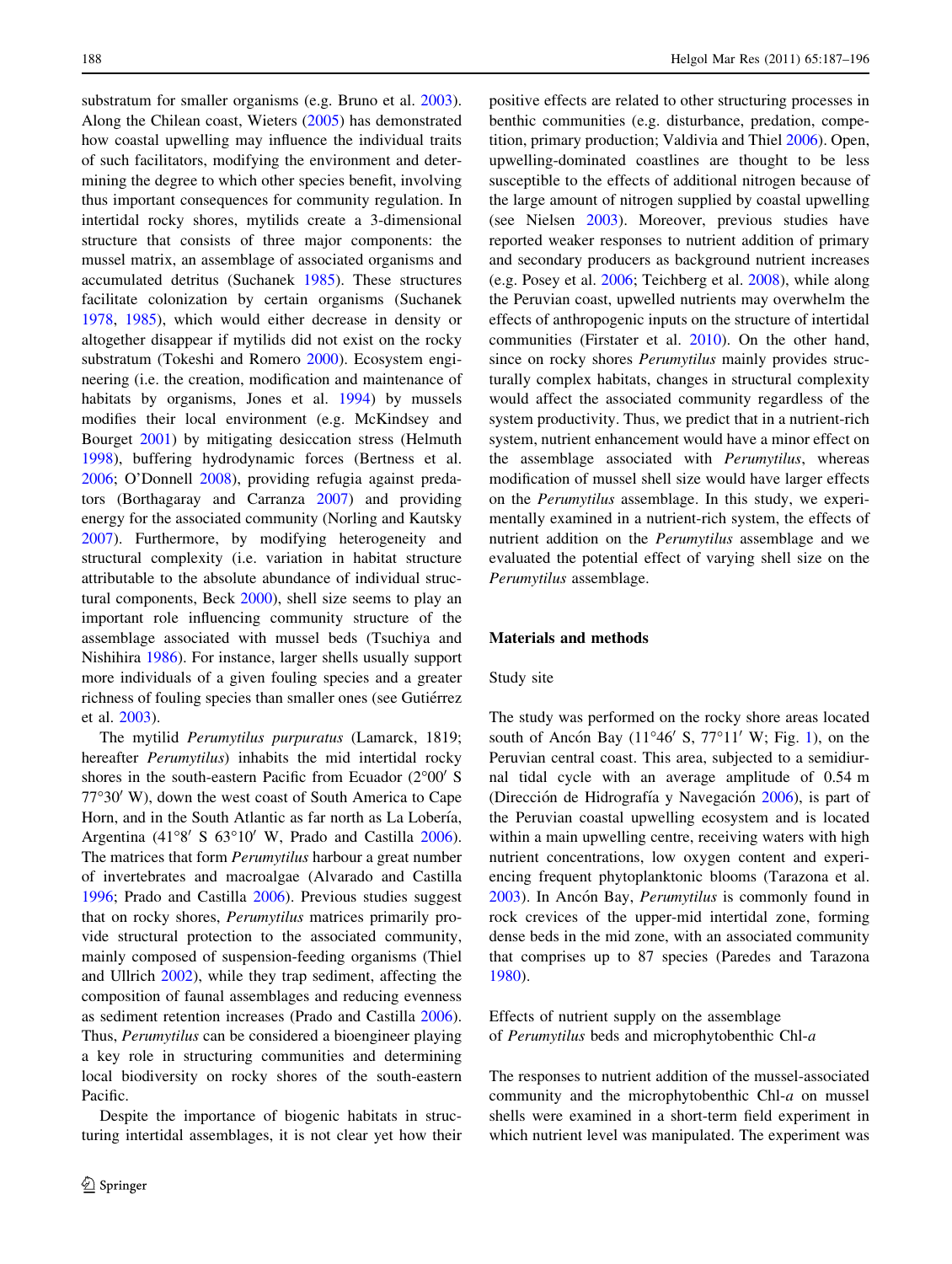<span id="page-2-0"></span>

Fig. 1 Map of the area of Ancón Bay, indicating the study site (open circle)

conducted between April and June 2008. This timescale was considered appropriate since previous studies on the effects of nutrients on macroalgae, periphyton and mussel communities have detected significant responses after 2 months or less of continuous nutrient enrichment (e.g. Worm and Sommer [2000](#page-9-0); Hillebrand and Kahlert [2001](#page-8-0); Valdivia and Thiel [2006\)](#page-9-0). Twenty plots (ten replicates per treatment: nutrient addition and control) were distributed in the mid intertidal zone, over a mussel bed of approximately 200 m<sup>2</sup>. Each plot consisted of a  $10 \times 10$  cm area fully covered with mussels. Two small areas at the upper and lower edge of each plot (parallel to shoreline) were cleared from mussels in order to introduce fertilizer bags. The fertilizer bags (20  $\times$  3 cm nylon bags with 1-mm mesh size) contained 60 g slow-release fertilizer (Multicote, Schultz Company, USA) with nitrogen (18%), phosphate  $(6%)$  and potassium  $(12%)$ . This amount of fertilizer has been demonstrated to enhance nutrient availability over a wide range of nutrient background concentrations (Worm et al. [2000](#page-9-0)). The bags in experimental controls were filled with inert stones (for details, see Valdivia and Thiel [2006](#page-9-0)), and all bags were fixed to the rock with stainless screws. Unfortunately, due to methodological constraints in obtaining a reliable measure of nutrients from the plots, we could not directly assess the nutrient release in the mussel bed. However, slow-release fertilizer pellets increase nutrients in sediments and water column, remaining largely unaffected by wave exposure (see Worm et al. [2000](#page-9-0) for review of enrichment methods).

At the end of the experiment, the mussels and the associated organisms were removed from the plots by scraping, taking care to collect all mobile fauna, and stored frozen in plastic bags. Samples were then sieved through a 1-mm mesh, and all organisms were identified to the lowest possible taxonomic level (usually genus or species). The invertebrates were counted, and dry mass of algae was determined by drying at  $80^{\circ}$ C to constant weight. Algal species were grouped into functional groups (foliose, corticated and thinly corticated) following Steneck and Dethier [\(1994](#page-9-0)). Faunal organisms were also classified according to their feeding habits (grazers, suspension-feeders, deposit-feeders and predators/scavengers) and mobility (sessile and mobile). This was done on the basis of morphological characteristics of specimens and available literature (see Valdivia and Thiel [2006](#page-9-0)).

Univariate and multivariate statistical analyses were performed to test the effects of nutrient addition on mussel assemblage. Separate t-tests were performed to analyse differences in mussel densities, total algal biomass, algal functional groups, total abundance of invertebrates, feeding guilds and mobility groups. Homogeneity of variances could not be achieved by any transformation for depositfeeder data; therefore, raw data were analysed with the more conservative value of  $\alpha = 0.01$  (see Connell and Glasby [1999](#page-8-0)). Two separate sets of multivariate analyses were performed, one for macrofauna with abundance data and the other for algae with biomass data. Based on Bray-Curtis similarity matrices on fourth root-transformed data (Clarke and Warwick [2001](#page-8-0)), two one-way analyses of similarities (ANOSIMs) were performed (Clarke [1993](#page-8-0)). In addition, the percentage contributions of each taxon to patterns of dissimilarity between treatments were calculated (Clarke [1993\)](#page-8-0), and taxa contributing to at least 10% of the dissimilarity were considered important differentiators (Bulleri [2005](#page-8-0)). The abundances of these taxa were then analysed by means of separate t-tests (Zar [1999\)](#page-9-0).

Chl-a content, an indicator of total microalgal load, that provides an important food resource for grazers on exposed rocky shores (Thompson et al. [2004](#page-9-0); Armitage et al. [2006](#page-8-0)), was measured on the mussel shells following an adaptation of the method proposed by Thompson et al. [\(1999](#page-9-0)). For this, two mussels ( $\sim$ 25-mm shell length) were selected from each sample, cleaned from all visible macroalgae, dissected and soft tissue carefully removed from their valves. One empty valve from each individual was then placed in a single container with 100% ethanol. After 7 h of pigment extraction, Chl-a biomass was determined with a spectrophotometer. After extraction, digital pictures of the shells were taken and their 2-dimensional surface areas were measured with image analyser software (ImageJ 1.4). Averaged content of Chl-a was then expressed as  $\mu$ g cm<sup>-2</sup>. Differences in Chl-a biomass between treatments were evaluated with a t-test.

Effects of mussel size on the assemblage

To test the effect of Perumytilus size on the community structure, a transplant experiment with small (shell length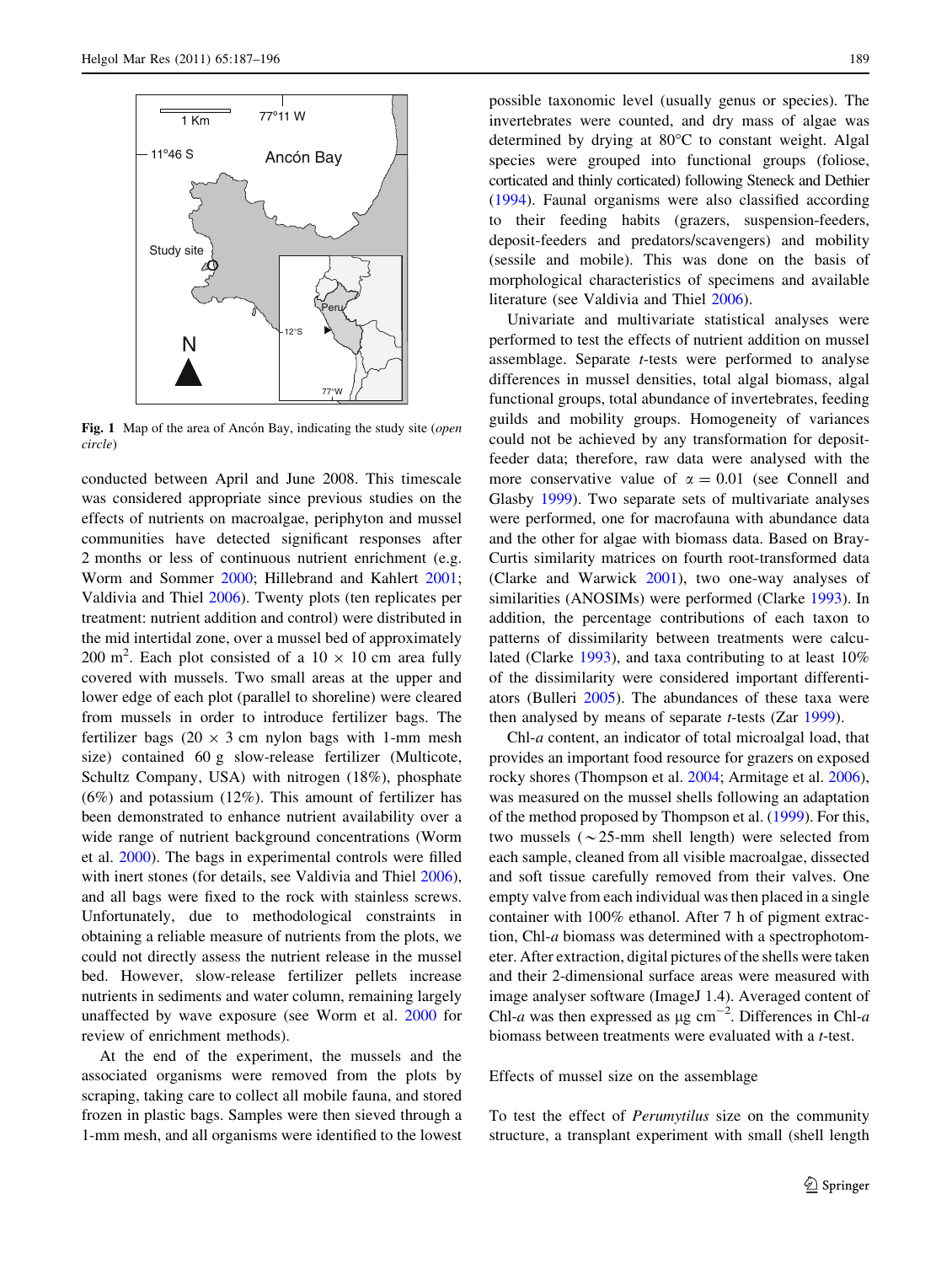$6-17$  mm) and large (shell length  $> 30$  mm) mussels was performed in May 2007. These size ranges were chosen to represent the natural size variability in the study area determined on the basis of the size frequency distribution plot. Mussels were cleaned of epifauna and groups of  $\sim$  50 small and  $\sim$  6 large mussels, respectively, were placed in net bags (10-mm mesh) occupying a standardized total volume of  $\sim$  30 cm<sup>3</sup>. Bags were placed in two 6-l buckets filled with seawater for 1 day to stimulate attachment of byssal threads between mussels. Twelve bags of each treatment were then randomly fastened to a patch of bare rock in the mid intertidal zone with stainless screws. After 80 days, in August 2007, all organisms were removed from bags. They were identified to the lowest possible taxonomic level, counted, including epibiont barnacles, and classified as described previously. Macroalgae were not quantified because they settled mainly on net bags. As many mussels disappeared from several bags, analyses were restricted to those with more than 20 small  $(n = 7)$ and at least 4 large mussels  $(n = 7)$ .

The amount of interstitial space (i.e. the available space among mussels, see Bartholomew et al. [2000](#page-8-0)) and total sample volume was estimated. Retrieved mussels (4–6 large and 24–64 small mussels, see ''Results'') were cleaned and placed in jars (120 mm height  $\times$  60 mm diameter), crowded as they occur in natural beds. Inside the jars, large mussels were mono or two layered, whereas small mussels were four to seven layered. Then, jars were filled with water until all mussels were covered. Gap volume within mussels was then estimated as the total volume of water added. Finally, individual shell areas were estimated based on calculation for the area of an ellipse (with shell length and width as major and minor axes, respectively). Differences in total sample volume, gap volume and total shell area between small and large mussels were examined with t-tests. Homoscedasticity could not be achieved for total sample volume and shell area data. For these variables, raw data were therefore analysed with  $\alpha = 0.01$  (see above).

Two sets of analyses on abundance data, one standardized per  $cm<sup>2</sup>$  of the total sample shell area and another standardized per  $cm<sup>3</sup>$  of gap volume, were used to explore the differences in species composition between mussel sizes. Multivariate analyses were performed as described previously and the abundances of the most important differentiators (species that contribute at least 10% of the dissimilarity) were analysed by means of separate *t*-tests. Additionally, the differences in total abundance, feeding guilds and mobility groups of invertebrates were examined with separate *t*-tests. Abundance data of Semimytilus algosus (Gould, 1850), Jehlius cirratus (Darwin, 1854), grazers, suspension-feeders, mobile and sessile organisms, and total abundance were transformed to  $X^{0.25}$  to meet t-test assumptions. Univariate analysis on deposit-feeders data was not performed because these were only found in one sample of each treatment.

The use of replicate experimental sites, taking into account the spatial variability in the responses of organisms (Chapman [2000](#page-8-0)), would have ensured the generality of our results; however, constraints of feasibility and appropriate access to similar areas prevented us from using replicate sites. Consequently, our inferences are restricted to the studied area.

# Results

Effects of nutrient supply on the assemblage of Perumytilus beds and microphytobenthic Chl-a

Twenty-six taxa were found in the Perumytilus bed (Table [1\)](#page-4-0). Mussel density (mean  $= 89.3$  individuals per 100 cm<sup>2</sup>, SD = 32.4) was not different between nutrient addition and control plots ( $t = -1.18$ ,  $df = 17$ ,  $P = 0.25$ ). There were no differences in total algal biomass, total abundance of invertebrates and abundances of the feeding groups between treatments (Table [2;](#page-5-0) Figs. [2,](#page-5-0) [3\)](#page-6-0).

Analysis of similarities for algae and invertebrates did not reveal differences in the species composition between treatments (ANOSIM global  $R = -0.03$  and  $-0.02$  for algae and invertebrates, respectively,  $P = 0.6$  for both). Finally, there were no differences in Chl-a biomass on mussel surface between nutrient addition (mean =  $0.39 \mu g \text{ cm}^{-2}$ , SD = 0.28) and controls (mean =  $0.23 \,\mu$ g cm<sup>-2</sup>, SD = 0.18;  $t = -1.46$ ,  $df = 17$ ,  $P = 0.16$ ).

Effects of mussel size on the assemblage

Total sample volume did not differ between treatments  $(t = -0.3, df = 12, P = 0.77)$ , ranging from 17.3 to 25.9 cm<sup>3</sup> for large mussels (4–6 retrieved mussels) and from 11.3 to 34.5  $\text{cm}^3$  for small mussels (24–64 retrieved mussels). Gaps within large mussels were more than threefold larger than within small mussels  $(t = -8.54,$  $df = 12$ ,  $P < 0.001$ ). However, there were no differences between total shell areas ( $t = -0.1$ ,  $df = 12$ ,  $P = 0.92$ ).

A total of 14 invertebrates species were found in transplants (Table [1](#page-4-0)). The analysis of similarity (ANOSIM) revealed significant differences between mussel size treatments when comparing structure of faunal assemblages per cm<sup>2</sup> of total shell area ( $R = 0.196$ ,  $P = 0.01$ ); moreover, these differences increased when comparing structure per cm<sup>3</sup> of gap ( $R = 0.348$ ,  $P = 0.001$ ).

The barnacle Jehlius cirratus, Semimytilus algosus recruits and the sessile polychaete Phragmatopoma moerchi (Kinberg, 1867) contributed most to the differences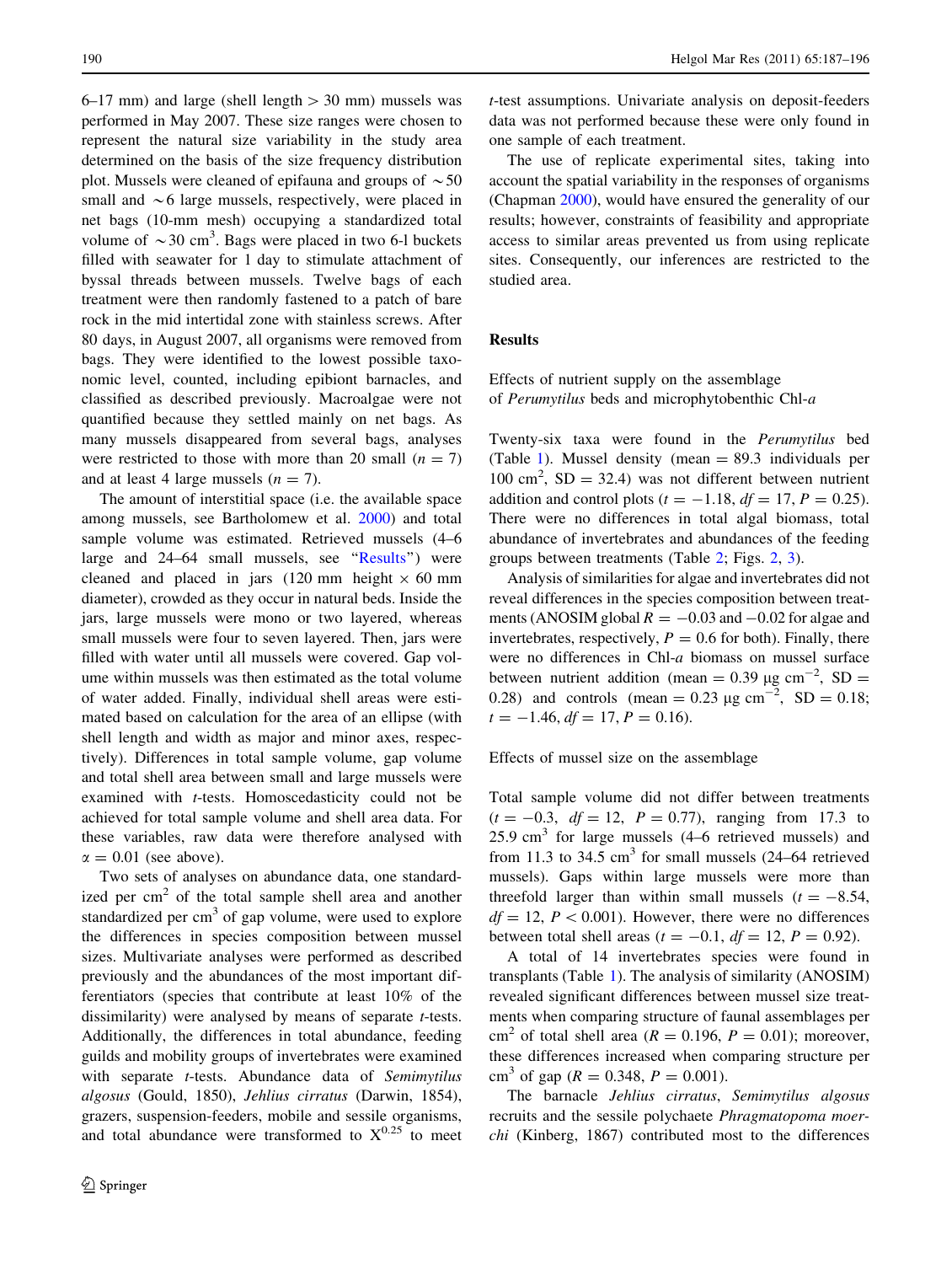<span id="page-4-0"></span>

| <b>Table 1</b> Invertebrates<br>associated with Perumytilus<br>purpuratus during nutrient<br>addition and transplant<br>experiments                                                                                            | Taxa                   |                             | Feeding guild | Mobility    | Experiment  |
|--------------------------------------------------------------------------------------------------------------------------------------------------------------------------------------------------------------------------------|------------------------|-----------------------------|---------------|-------------|-------------|
|                                                                                                                                                                                                                                | <b>CNIDARIA</b>        | Phymactis clematis          | <b>SF</b>     | S           | T, N        |
|                                                                                                                                                                                                                                | <b>PLATYHELMINTHES</b> | Polycladida indet.          | $\mathbf{P}$  | M           | T           |
|                                                                                                                                                                                                                                | <b>NEMERTEA</b>        | Nemertea indet.             | P             | M           | T, N        |
|                                                                                                                                                                                                                                |                        | Aquilaspio spp.             | DF            | M           | $\mathbf T$ |
|                                                                                                                                                                                                                                |                        | Halosydna spp.              | ${\bf P}$     | M           | ${\bf N}$   |
|                                                                                                                                                                                                                                | <b>ANNELIDA</b>        | Phragmatopoma moerchi       | <b>SF</b>     | ${\bf S}$   | T, N        |
|                                                                                                                                                                                                                                |                        | Pseudonereis gallapagensis  | P             | М           | T, N        |
|                                                                                                                                                                                                                                |                        | Scoletoma tetraura          | P             | M           | ${\bf N}$   |
|                                                                                                                                                                                                                                |                        | Steggoa negra               | P             | M           | ${\bf N}$   |
|                                                                                                                                                                                                                                |                        | Syllis spp.                 | P             | М           | ${\bf N}$   |
|                                                                                                                                                                                                                                | <b>MOLLUSCA</b>        |                             |               |             |             |
|                                                                                                                                                                                                                                | Bivalvia               | Rochefortia spp.            | <b>SF</b>     | S           | ${\bf N}$   |
|                                                                                                                                                                                                                                |                        | Semimytilus algosus (<5 mm) | <b>SF</b>     | S           | T, N        |
|                                                                                                                                                                                                                                | Gastropoda             | Crepipatella dilatata       | <b>SF</b>     | М           | $\mathbf N$ |
|                                                                                                                                                                                                                                |                        | Fissurella spp.             | G             | М           | $\mathbf N$ |
|                                                                                                                                                                                                                                |                        | Nassarius dentifer          | P             | M           | ${\bf N}$   |
|                                                                                                                                                                                                                                |                        | Scurria spp.                | ${\bf G}$     | M           | ${\bf N}$   |
|                                                                                                                                                                                                                                |                        | Siphonaria lessoni          | ${\bf G}$     | M           | T, N        |
|                                                                                                                                                                                                                                | Polyplacophora         | Chiton spp.                 | ${\bf G}$     | M           | ${\bf N}$   |
|                                                                                                                                                                                                                                |                        | Acanthopleura spp.          | G             | M           | $\mathbf N$ |
|                                                                                                                                                                                                                                | <b>BRACHIPODA</b>      | Discinisca lamellosa        | <b>SF</b>     | S           | $\mathbf N$ |
|                                                                                                                                                                                                                                | <b>ARTHROPODA</b>      |                             |               |             |             |
|                                                                                                                                                                                                                                | Cirripedia             | Jehlius cirratus            | <b>SF</b>     | S           | T, N        |
|                                                                                                                                                                                                                                |                        | <b>Balanus</b> laevis       | <b>SF</b>     | S           | T           |
|                                                                                                                                                                                                                                | Decapoda               | Acanthocyclus gayi          | ${\bf P}$     | М           | ${\bf N}$   |
|                                                                                                                                                                                                                                |                        | Petrolisthes spp.           | <b>SF</b>     | M           | ${\bf N}$   |
|                                                                                                                                                                                                                                |                        | Decapoda indet.             |               |             | ${\bf N}$   |
| Feeding guild (G grazers, DF<br>deposit-feeders, SF suspension-<br>feeders, P predators/<br>scavengers); mobility (S sessile,<br>$M$ mobile); and experiment<br>$(T$ transplant experiment,<br>N nutrient addition experiment) | Peracarida             | Dynamenella spp.            | G             | M           | T, N        |
|                                                                                                                                                                                                                                |                        | Gammaridae indet.           | ${\bf G}$     | M           | T, N        |
|                                                                                                                                                                                                                                | Others                 | Megalopa larvae             | P             | $\mathbf M$ | T, N        |
|                                                                                                                                                                                                                                | <b>ECHINODERMATA</b>   |                             |               |             |             |
|                                                                                                                                                                                                                                | Ophiuroidea            | Ophiactis kroyeri           | DF            | М           | T, N        |

between treatments, accounting for 23.3, 14.8 and 11.6% of the dissimilarity by  $cm<sup>2</sup>$  of total shell area, and 17.6, 17.8 and  $10\%$  by  $cm^3$  of gap, respectively. The polychaete Pseudonereis gallapagensis (Kinberg, 1866) was also an important differentiator when analysing gaps (10.7% of the dissimilarity).

When analysing abundances per  $\text{cm}^2$  of total shell area, density of Jehlius cirratus was higher on large mussels, but no further difference was detected by univariate tests (Table [3](#page-6-0); Fig. [4\)](#page-7-0). When considering abundances per  $\text{cm}^3$  of gap, Pseudonereis gallapagensis was the only species with higher abundance in samples with small mussels. With respect to functional groups, predators, grazers and mobile organisms were also more abundant among small mussels. On the other hand, the abundances of Semimytilus algosus recruits, Jehlius cirratus, suspension-feeders, sessile and total abundance did not vary between treatments (Table [3](#page-6-0); Fig. [4](#page-7-0)).

## Discussion

Effects of nutrient supply on the assemblage of Perumytilus beds and microphytobenthic Chl-a

The extent to which the ecosystem engineering effects of habitat-forming organisms may depend on environmental conditions remains largely unexplored (Wright and Jones [2006](#page-9-0); Menge et al. [2008\)](#page-8-0). The results of our experimental nutrient addition to the Perumytilus bed agree with previous studies, finding no response of microalgal biomass and only weak response of the macrofaunal abundance to local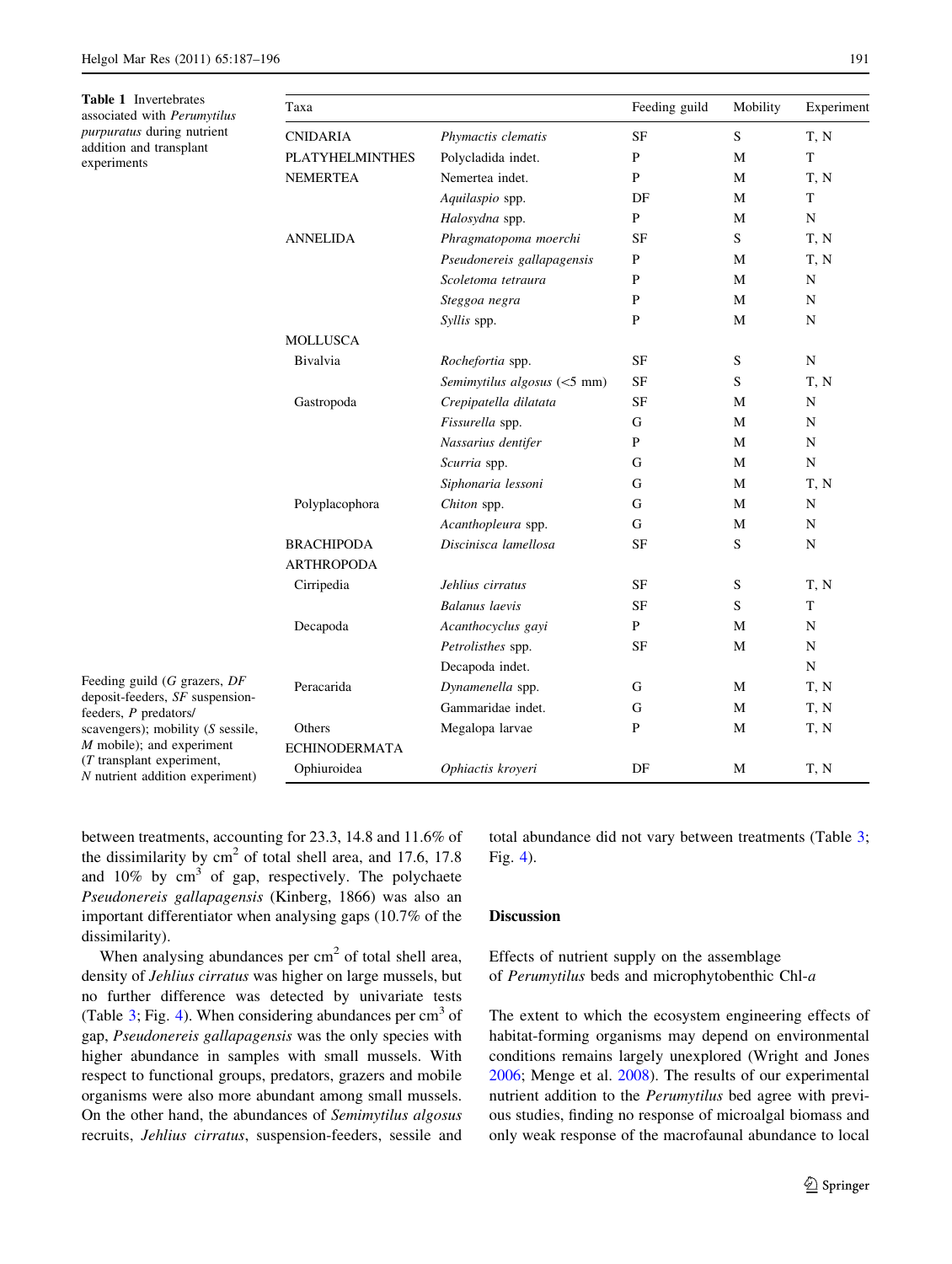<span id="page-5-0"></span>Table 2 Results of *t*-tests on algal total biomass, invertebrates' total abundance and functional groups of Perumytilus purpuratus assemblage in mussel bed fertilization experiment

|                      | $t$ -Value | P             |
|----------------------|------------|---------------|
| Algae                |            |               |
| Total biomass        | 0.57       | 0.57          |
| Foliose              | 0.22       | 0.82          |
| Corticated           | $-0.51$    | $0.6^{\circ}$ |
| Thinly corticated    | 0.8        | 0.43          |
| <i>Invertebrates</i> |            |               |
| Total abundance      | 0.06       | 0.95          |
| Grazers              | 0.46       | 0.64          |
| Suspension-feeders   | $-0.29$    | 0.77          |
| Deposit-feeders      | 0.74       | 0.47          |
| Predators            | 0.22       | 0.83          |
| Mobile               | 0.67       | $0.5^{\circ}$ |
| Sessile              | $-0.28$    | 0.77          |

For all tests,  $df = 17$ 



Fig. 2 Effect of nutrient addition on total biomass of different algal functional groups of Perumytilus purpuratus bed assemblages (median; box, 25th to 75th percentiles; whiskers, 5th to 95th percentiles)

nutrient enrichment in areas with high levels of background nutrients (Posey et al. [2006](#page-9-0); Valdivia and Thiel [2006](#page-9-0)). It is likely that local nutrient enrichment alone may be insufficient in stimulating structural changes in exposed rocky shore communities (Bokn et al. [2003](#page-8-0); Thompson et al. [2004\)](#page-9-0).

Nutrient addition did not result in increased microphytobenthos on the surface of Perumytilus shells, which may be due to several reasons. Nitrogen availability and herbivores have strong and antagonistic effects on microalgal biomass, species composition and diversity (Hillebrand et al. [2000](#page-8-0)). Since grazers could freely enter our fertilized plots, it is possible that their effect might have prevented

biofilm growth. Since nutrient addition increases food quality and thereby attract grazers (Worm and Sommer [2000](#page-9-0)), a higher abundance of grazers would be expected in enriched plots; however, abundances were similar between treatments. This could be due to the high mobility of grazers that allow them to quickly move within the mussel bed (Valdivia and Thiel [2006](#page-9-0)). Moreover, a meta-analysis on experiments with periphyton (Hillebrand [2002\)](#page-8-0) has shown that even in high-productivity areas, grazing pressure increases with increasing nitrogen availability. Thus, enrichment would lead to increased microalgal biomass (bottom–up effect), but grazers would also remove more biomass in enriched nutrient plots (top–down effect, Sommer [1999;](#page-9-0) Hillebrand et al. [2000](#page-8-0)). The exclusion of grazers combined with our nutrient enrichment treatment would have provided a valuable insight into the relative strength of bottom–up and top–down control on biofilm; however, the use of cumbersome devices to manipulate mobile grazers in the mussel bed would have probably distorted natural conditions as well (see Parker et al. [1993\)](#page-8-0).

Regarding the associated fauna, the abundance of single species or feeding groups remained unaffected by nutrient addition. Up to 92 associated species were registered in the Perumytilus beds of the Peruvian and Chilean shores (Paredes and Tarazona [1980](#page-8-0), Prado and Castilla [2006\)](#page-9-0). In this study, the number of taxa reported (26) is thought to be underestimated since some groups, such as the polychaete Syllis or the limpet Scurria, may contain at least 3 and 4 species, respectively, which could not be distinguished (see Tokeshi and Romero [1995](#page-9-0)). Nevertheless, the results of our analyses are still valid for interpretation since they were based on the abundances of feeding groups. Invertebrate assemblages associated with Perumytilus beds were dominated by sessile suspension-feeders (barnacles and anemones), followed by grazers (chitons and limpets) and other groups. Thus, as suggested for assemblages of mussel beds from the Chilean shore (Thiel and Ullrich [2002\)](#page-9-0), most organisms obtain their feeding resources from the water column rather than from materials deposited on or by the mussels, using mussel shells as structural support.

#### Effects of mussel size on the assemblage

There were no changes in the species composition related to mussel size. However, differences in densities of single species and feeding groups were observed when analysing densities both per area and interstitial volume of small and large mussels. All species that differed between mussel sizes were sessile. The barnacle Jehlius cirratus was more abundant per unit area among large mussels, and the tubebuilding polychaete Phragmatopoma moerchi was restricted to large mussels, although the total shell surface areas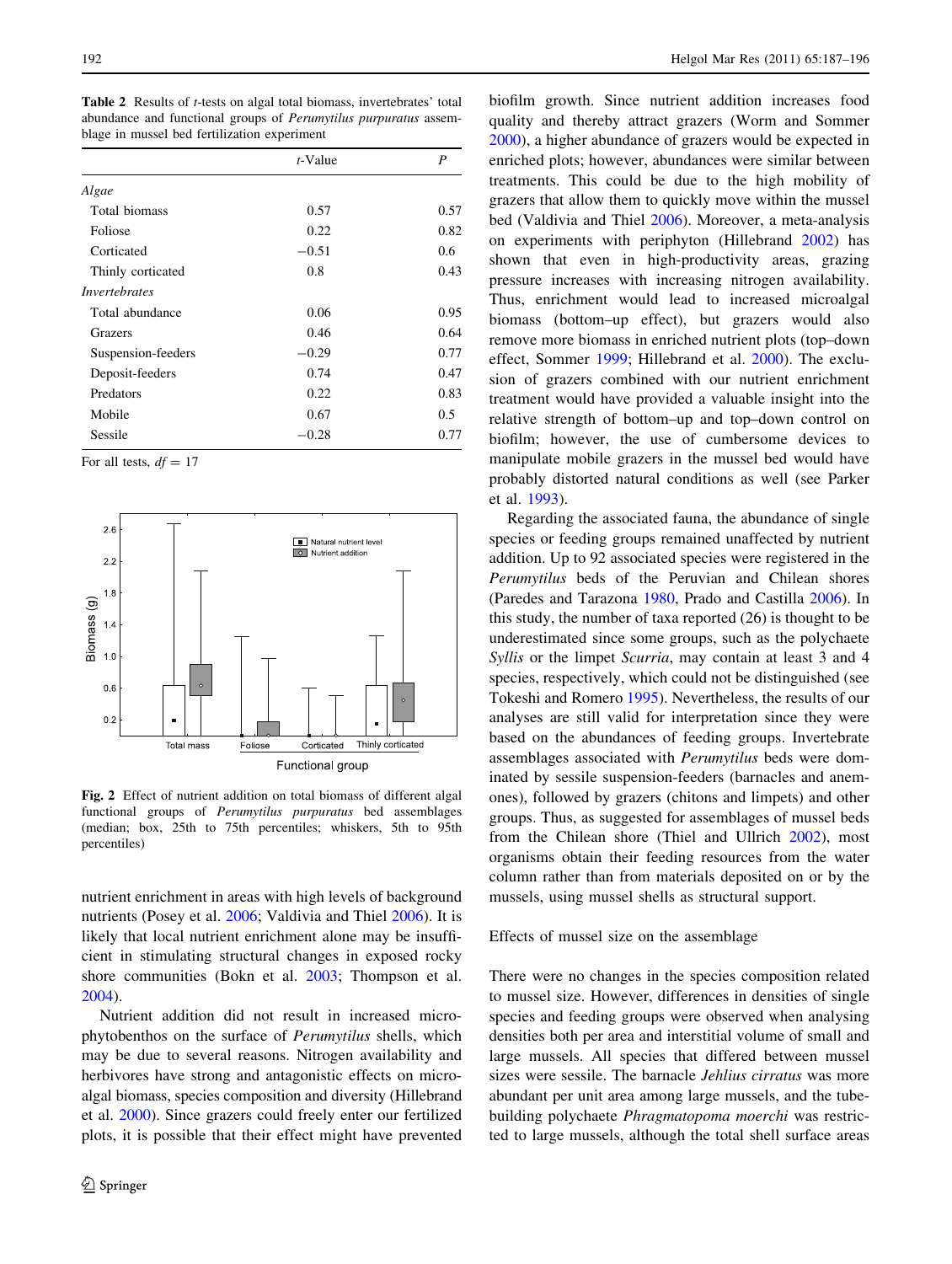<span id="page-6-0"></span>Fig. 3 Effect of nutrient addition on total abundance, faunal feeding guilds and mobility groups of Perumytilus purpuratus bed assemblages (median; box, 25th to 75th percentiles; whiskers, 5th to 95th percentiles)



Table 3 Results of t-tests on most important differentiators and functional groups in mussel transplant experiment

|                            | By $cm2$ of total<br>shell area<br>$t$ -Value | By $cm3$<br>of gap<br>$t$ -Value |
|----------------------------|-----------------------------------------------|----------------------------------|
| <b>Differentiators</b>     |                                               |                                  |
| Jehlius cirratus           | $-3.12**$                                     | $-1.75$                          |
| Semimytilus algosus        | 1.17                                          | 2.02                             |
| Pseudonereis gallapagensis |                                               | $2.77**$                         |
| Functional groups          |                                               |                                  |
| Grazers                    | $-0.15$                                       | $3.74**$                         |
| Predators/scavengers       | 0.53                                          | $2.7**$                          |
| Suspension-feeders         | $-1.58$                                       | 0.58                             |
| Mobile                     | $-0.09$                                       | $4.13**$                         |
| Sessile                    | $-1.58$                                       | 0.57                             |
| Total abundance            | $-1.38$                                       | 2.1                              |

\*\* Indicate significant difference ( $P < 0.05$ ). For all tests,  $df = 12$ 

of small and large mussels were similar. The microtopography and chemical properties of the shell surface are important factors controlling the settlement of epibionts on mytilids (Bers et al. [2010\)](#page-8-0); however, it is possible that larvae that actively explore the substratum before settling, such as barnacle cyprids, selected the larger and continuous surface of large mussels reducing, thus, the risk of overgrowing the substratum organisms (i.e. the mussel) and inducing further the settling of conspecifics (Thompson et al. [1998;](#page-9-0) Wahl [2009\)](#page-9-0).

Differences in the structure of the associated community increased when analysing abundances per unit volume of interstitial space. At this level, Jehlius cirratus, Semimytilus algosus recruits and Phragmatopoma moerchi were also identified as differentiators between differently sized mussels. Moreover, the polychaete Pseudonereis gallapagensis, a large free-ranging predator, contributed to distinguish between treatments and was more abundant among small mussels. Even though there was more interstitial space among large mussels, more grazers, predators and mobile organisms per unit volume were also found in small mussel gaps. The internal structure of mussel interstitial space, filled with sediment, byssal threads and shell fragment favours occupancy by a variety of small animals through creation of several microhabitats (Tsuchiya and Nishihira [1985](#page-9-0), [1986\)](#page-9-0). Our measures of interstitial volume did not take into account these components; however, we can speculate about an enhancement of habitat complexity within small mussels compared with larger ones. Habitat complexity can have strong effects on the local distributions of some intertidal organisms (Beck [2000\)](#page-8-0). In transplants, smaller and denser mussels constituted a more complex matrix, which could provide a more suitable environment, reducing desiccation and improving protection for mobile fauna that can actively select their habitat (Tsuchiya and Nishihira [1986\)](#page-9-0).

In our transplant experiment, the total sample volumes were similar; thus, differences in mussel size entailed differences in density. An increase in almost threefold shell length represented a reduction of about 8.5-fold in the number of mussels per unit volume. Similar relationships between size and density have been observed when sampling natural patches per unit area (Tsuchiya and Nishihira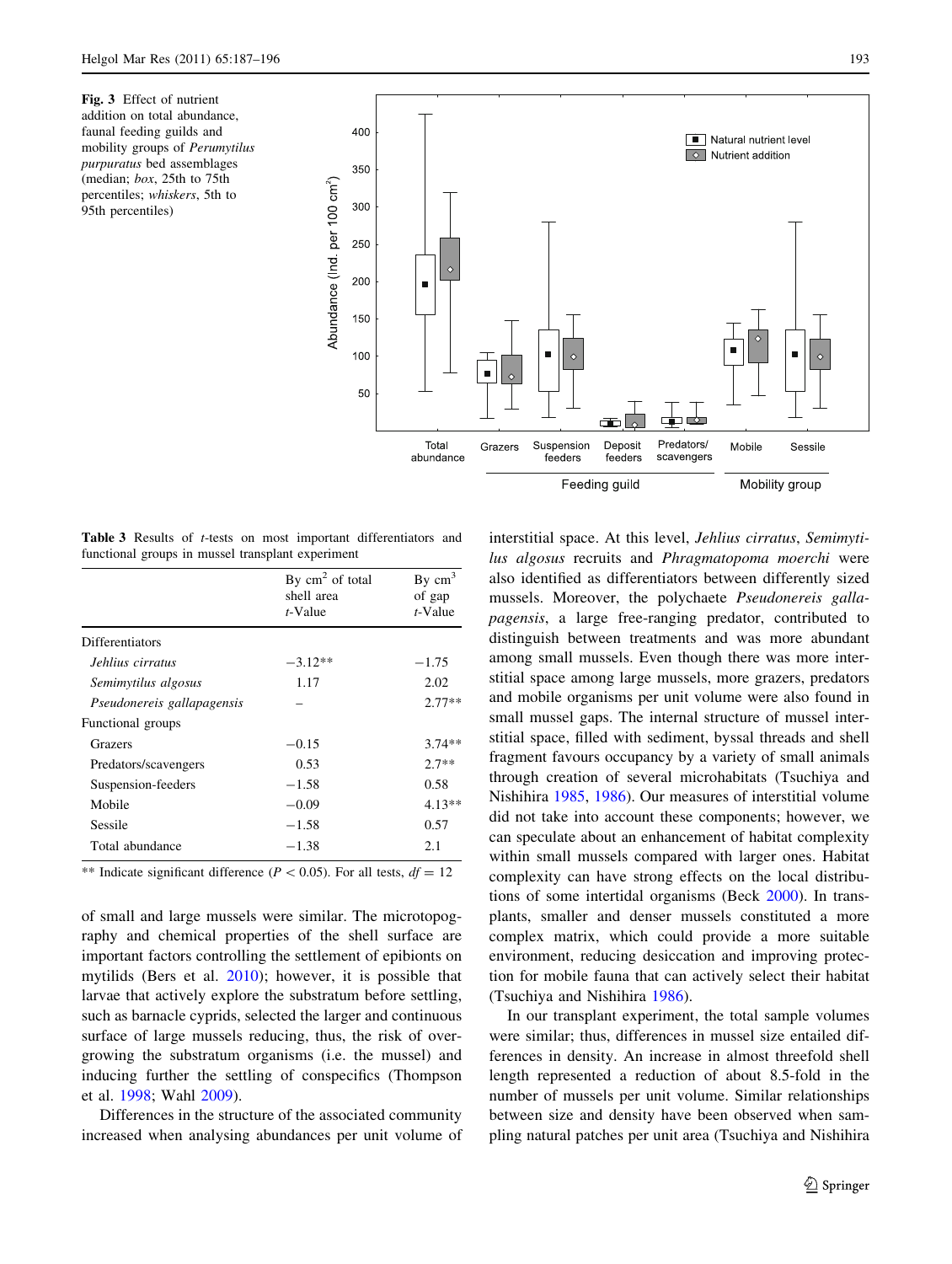<span id="page-7-0"></span>Fig. 4 Effect of Perumytilus purpuratus size on total abundance, feeding guilds and mobility groups of associated fauna, standardized by  $a$  cm<sup>2</sup> of total shell area and  **of gap** (median; box, 25th to 75th percentiles; whiskers, 5th to 95th percentiles). Letters denote significant differences  $(\alpha < 0.05)$ 



[1986\)](#page-9-0). Therefore, it is not surprising to find variation in macroinvertebrate densities that are often positively related to mussel densities (e.g. Vaughn and Spooner [2006](#page-9-0)). Moreover, since interactions at the population level, playing an important role in the space regulation in the Perumytilus bed, are highly density dependent (e.g. self-thinning, Guiñez and Castilla [1999](#page-8-0)), an additional transplant experiment varying mussel size and keeping density constant would have allowed us to decouple both structural elements, adding some valuable insight into mechanisms underlying space occupancy.

Coastal upwelling, by altering the primary production over the large scale, may control trait-dependent habitat modification and regulate the relative importance of facilitation in marine rocky intertidal communities (Wieters [2005](#page-9-0)). In Ancón Bay, local nutrient addition did not result in the enhancement of primary production or changes in the community structure of the Perumytilus bed, but differences in mussel size led to variation in habitat structure which was reflected in the lower densities of many associated organisms among larger mussels. Present results suggest that in upwelling areas, where nutrient would not be a limiting factor, local nutrient enhancement would not significantly affect Perumytilus and its assemblage, whereas biologically generated structural habitat seems to play an important role in shaping this community. However, since this study was conducted at a single site, further experiments spanning larger spatial scales are necessary to determine the generality of these findings within nutrientrich areas, while consumer manipulation would also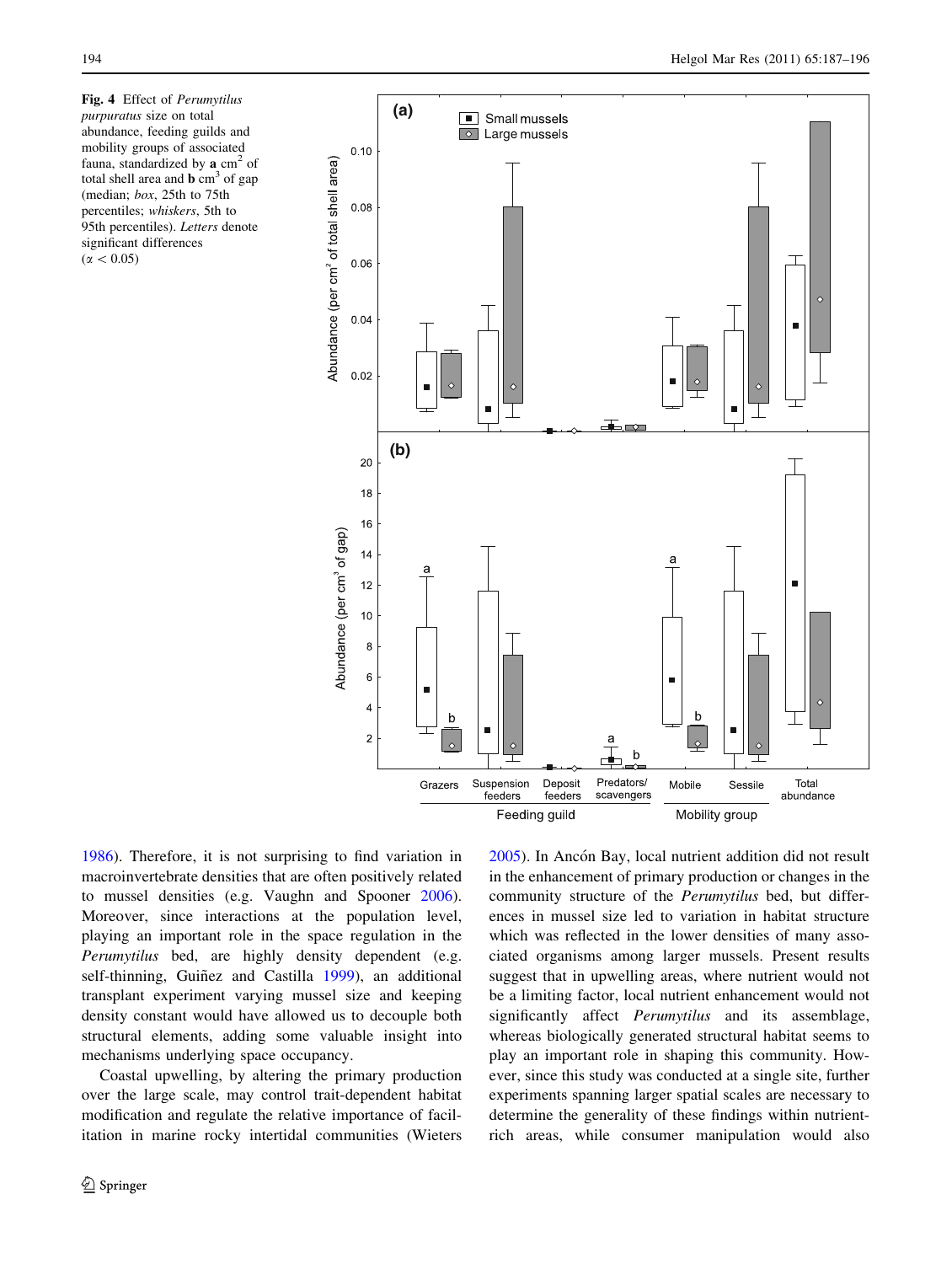<span id="page-8-0"></span>elucidate the role of grazing in controlling primary production.

Acknowledgments We thank Dr. J. Tarazona for laboratory resources, P. Gallegos, C. Paredes and A. Gamarra for collaborating in species identification and for their remarks, and three anonymous referees for their careful reviews of the manuscript and important suggestions. F. N. F. is particularly indebted to G. Caille for his guidance and encouragement. This study was conducted and financed in the framework of the EU-project CENSOR (Climate variability and El Niño Southern Oscillation: Implications for natural resources and management, contract 511071) and is CENSOR publication No. 0382.

#### References

- Alvarado JL, Castilla JC (1996) Tridimensional matrices of mussels Perumytilus purpuratus on intertidal platforms with varying wave forces in central Chile. Mar Ecol Prog Ser 133:135–141
- Armitage AR, Frankovich TA, Fourqurean JW (2006) Variable responses within epiphytic and benthic microalgal communities to nutrient enrichment. Hydrobiologia 569:423–435
- Bartholomew A, Diaz RJ, Cicchetti G (2000) New dimensionless indices of structural habitat complexity: predicted and actual effects on a predator's foraging success. Mar Ecol Prog Ser 206:45–58
- Beck MW (2000) Separating the elements of habitat structure: independent effects of habitat complexity and structural components on rocky intertidal gastropods. J Exp Mar Biol Ecol 249:29–49
- Bers AV, Díaz ER, da Gama BAP, Vieira-Silva F, Dobretsov S, Valdivia N, Thiel M, Scardino AJ, McQuaid CD, Sudgen HE, Thomason JC, Wahl M (2010) Relevance of mytilid shell microtopographies for fouling defence–a global comparison. Biofouling 26:367–377
- Bertness MD, Crain CM, Silliman BR, Bazterrica MC, Reyna MV, Hidalgo F, Farina JK (2006) The community structure of western Atlantic Patagonian rocky shores. Ecol Monogr 76:439–460
- Blanchette CA, Helmuth B, Gaines SD (2007) Spatial patterns of growth in the mussel, Mytilus californianus, across a major oceanographic and biogeographic boundary at Point Conception, California, USA. J Exp Mar Biol Ecol 340:126–148
- Bokn TL, Duarte CM, Pedersen MF, Marba N, Moy FE et al (2003) The response of experimental rocky shore communities to nutrient additions. Ecosystems 6:577–594
- Borthagaray AI, Carranza A (2007) Mussels as ecosystem engineers: their contribution to species richness in a rocky littoral community. Acta Oecol 31:243–250
- Bosman AL, Hockey PAR, Siegfried WR (1987) The influence of coastal upwelling on the functional structure of rocky intertidal communities. Oecologia 72:226–232
- Bruno JF, Stachowicz JJ, Bertness MD (2003) Inclusion of facilitation into ecological theory. Trends Ecol Evol 18:119–125
- Bulleri F (2005) Experimental evaluation of early patterns of colonisation of space on rocky shores and seawalls. Mar Environ Res 60:355–374
- Bustamante RH, Branch GM, Eekhout S, Robertson B, Zoutendyk P et al (1995) Gradients of intertidal primary productivity around the coast of South Africa and their relationships with consumer biomass. Oecologia 102:189–201
- Chapman MG (2000) Poor design of behavioural experiments gets poor results: examples from intertidal habitats. J Exp Mar Biol Ecol 250:77–95
- Clarke KR (1993) Non-parametric multivariate analysis of changes in community structures. Aust J Ecol 18:117–143
- Clarke KR, Warwick RM (2001) Change in marine communities: an approach to statistical analysis and interpretation, 2nd edn. PRIMER-E, Plymouth
- Connell SD, Glasby TM (1999) Do urban structures influence local abundance and diversity of subtidal epibiota? A case study from Sydney Harbour, Australia. Mar Environ Res 47:373–387
- Dirección de Hidrografía y Navegación (2006) Tabla de mareas 2006. Puertos de la costa del Perú, Océano Pacífico-América del Sur. Ministerio de Defensa, Marina de Guerra del Perú, República del Perú
- Firstater FN, Hidalgo FJ, Lomovasky BJ, Tarazona J, Flores G, Iribarne OO (2010) Coastal upwelling may overwhelm the effect of sewage discharges in rocky intertidal communities of the Peruvian coast. Mar Freshw Res 61:309–319
- Guiñez R, Castilla JC (1999) A tridimensional self-thinning model for multilayered intertidal mussels. Am Nat 154:341–357
- Gutiérrez JL, Jones CG, Strayer DL, Iribarne OO (2003) Mollusks as ecosystem engineers: the role of shell production in aquatic habitats. Oikos 101:79–90
- Helmuth BST (1998) Intertidal mussel microclimates: predicting the body temperature of a sessile invertebrate. Ecol Monogr 68:51–74
- Hillebrand H (2002) Top-down versus bottom-up control of autotrophic biomass: a meta-analysis on experiments with periphyton. J N Am Benthol Soc 21:349–369
- Hillebrand H, Kahlert M (2001) Effect of grazing and nutrient supply on periphyton biomass and nutrient stoichiometry in habitats of different productivity. Limnol Oceanogr 46:1881–1898
- Hillebrand H, Worm B, Lotze HK (2000) Marine microbenthic community structure regulated by nitrogen loading and grazing pressure. Mar Ecol Prog Ser 204:27–38
- Jones CG, Lawton JH, Shachak M (1994) Organisms as ecosystem engineers. Oikos 69:373–386
- Mc Kindsey CW, Bourget E (2001) Diversity of a northern rocky intertidal community: the influence of body size and succession. Ecology 82:3462–3478
- Menge BA (1992) Community regulation: under what conditions are bottom-up factors important on rocky shores? Ecology 73:755–765
- Menge BA, Daley BA, Wheeler PA, Dahlhoff E, Sanford E, Strub PT (1997) Benthic-pelagic links and rocky intertidal communities: bottom-up effects on top-down control? Proc Natl Acad Sci USA 94:14530–14535
- Menge BA, Daley BA, Lubchenco J, Sanford E, Dahlhoff E et al (1999) Top-down and bottom-up regulation of New Zealand rocky intertidal communities. Ecol Monogr 69:297–330
- Menge BA, Chan F, Lubchenco J (2008) Response of a rocky intertidal ecosystem engineer and community dominant to climate change. Ecol Lett 11:151–162
- Nielsen KJ (2003) Nutrient loading and consumers: agents of change in open-coast macrophyte assemblages. Proc Natl Acad Sci USA 100:7660–7665
- Norling P, Kautsky N (2007) Structural and functional effects of Mytilus edulis on diversity of associated species and ecosystem functioning. Mar Ecol Prog Ser 351:163–175
- O'Donnell MJ (2008) Reduction of wave forces within bare patches in mussel beds. Mar Ecol Prog Ser 362:157–167
- Paredes C, Tarazona J (1980) Las comunidades de mitílidos del mediolitoral rocoso del Departamento de Lima. Rev Peru Biol 2:59–71
- Parker T, Johnson C, Chapman ARO (1993) Gammarid amphipods and littorinid snails have significant but different effects on algal succession in littoral fringe tidepools. Ophelia 38:69–88